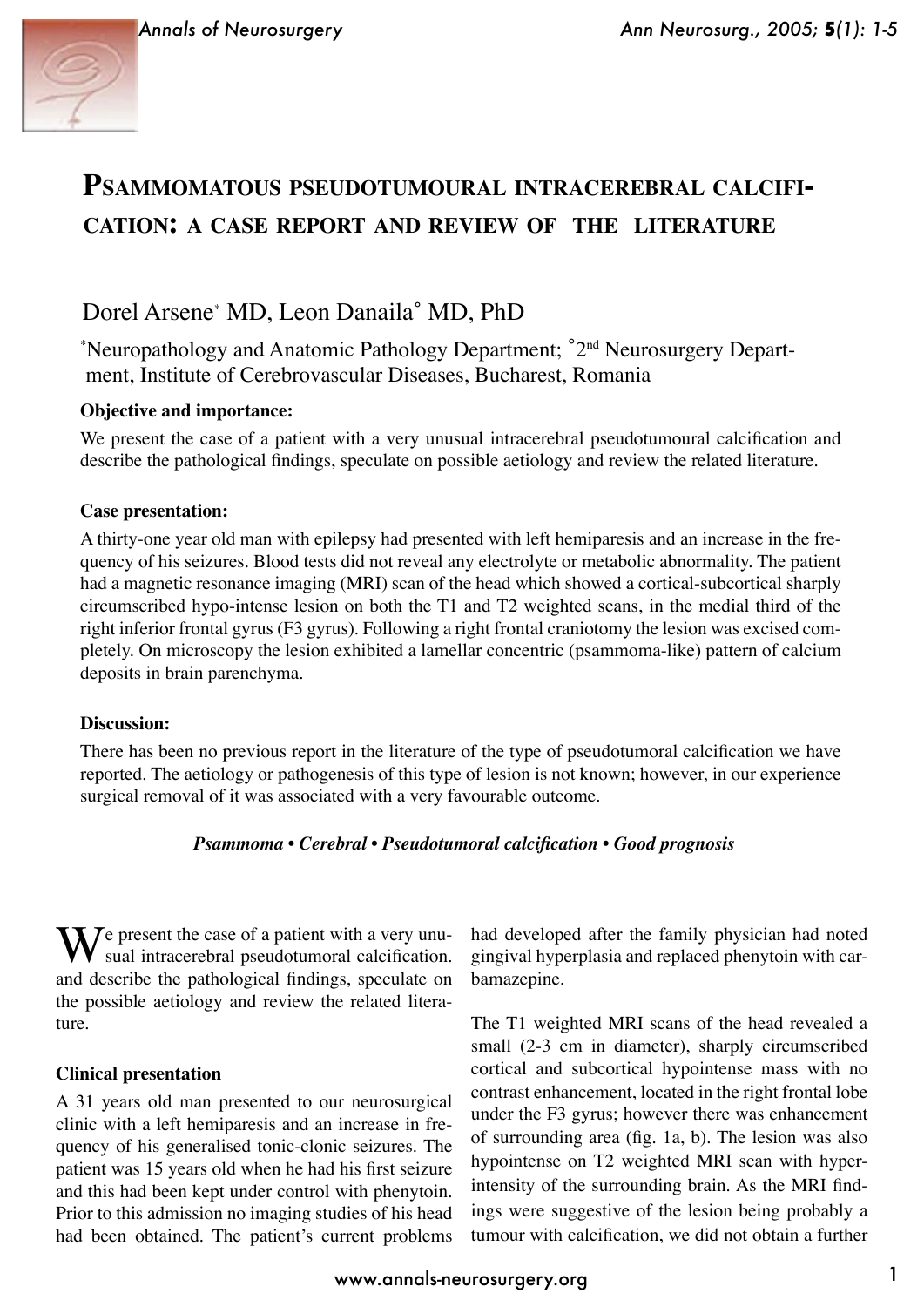#### *Ann Neurosurg., 2005;* **5***(1): 1-5*

computed tomography (CT) scan of the head, even though the calcified lesions are better demonstrated by this latter method.

The patient was managed surgically with right frontal craniotomy and complete excision of the lesion.

On macroscopic examination the lesion was a whitish, circumscribed, 1.5 cm in diameter hard mass (fig. 2). It was necessary to decalcify it in a 5% aqueous solution of hydrochloric acid for 5 days prior to histological processing.

On microscopic examination there were multiple concentric lamellar structures, akin to psammoma bodies ranging from 3-5 to over 300 micrometers in diameter. These rounded structures were separated by thin cords of nervous tissue showing only patchy, very discrete gliosis. No association of calcium deposits to the vessels was noted. The calcifications appeared basophilic on routine hematoxylin–eosin staining (fig. 3). On Masson's trichrome staining a matrix of collagen and various glycoproteins were visible (fig. 4). There was positive reaction to Periodic acid-Schiff (PAS) staining also (not shown). At the periphery of the psammomatous agglomeration a denser astrocytic gliosis was conspicuous. A histochemical stain for detecting iron [Mallory's modified reaction, as described elsewhere (23)] was performed, which was negative.

A year later the patient was well and a CT scan performed for follow-up showed no local recurrence or other pathological changes. Since the operation the patient has been free of seizures and has not required anticonvulsant therapy.

#### **Discussion**

On literature search with PubMed (19) we were unable to find any previous report of a similar lesion to that we have described.

The findings of the preoperative MRI studies and some of the intra-operative macroscopic appearances of the lesion were suggestive of several types of intra-axial calcified neoplastic tumours such as astrocytoma, pleomorphic xanthoastrocytoma, oligodendroglioma, ganglioglioma, dysembryoplastic neuroepithelial tumour, angioma (8) and even lymphoma (4, 18); however, on microscopy there was no evidence of any neoplastic cells.

The striking feature on microscopy was of the lamel-ISSN 1478-6672

lar concentric pattern of calcium deposits. These were similar in appearance to psammoma bodies, mostly encountered in meningioma. The pathogenesis of calcium deposition in the typical pattern of psammoma bodies, in any location, is not known. Osteopontin, a major phosphorylated glycoprotein normally present in bone and produced by CD68-positive macrophages found in meningiomas may play a significant role in the development of psammoma bodies in these tumours (9). Psammoma bodies contain calcium phosphate deposits (9). However, we had not chemically analysed the nature of the calcium deposits in our lesion.

Certain psammomatous meningiomas can mostly be composed of psammomatous bodies with only a few cellular elements (12). However, this is unlikely to be the nature of the lesion in our patient as on microscopy no meningothelial cells or any other features suggestive for such a tumour were noted; besides, the lesion was intraparenchymal [though very rare cases of intraparenchymal meningiomas have been reported (11, 16, 25) in the literature, they are not of the psammomatous type].

Psammoma bodies do occur extracranially in relation to certain neoplasms but, not likely to be relevant in our case. Extracranial psammoma bodies can be rarely be found in association with uterine serous carcinoma, serous carcinoma of the ovary or peritoneum (3).

Deposition of calcium in abnormal tissue, defined as dystrophic calcification, can also exhibit scattered calcium pyrophosphate deposits. Such changes at the site of a previous traumatic or vascular event may result in a cerebral scar that can undergo calcification even after many years from the initial injury. However, no records of such injury were found in the past medical history of the patient; furthermore the surrounding parenchyma did not show any features of previous rich glial proliferation.

Intracranial calcifications could be due to vascular malformations. However, no evidence of such a lesion was noted on microscopy.

In our patient, the pseudotumoral calcification could be due to mineralization of some previous infectious process located in the frontal lobe. Rarely, some parasitic (neurocysticercosis), bacterial (abscesses) or fungal lesions may accumulate mineral salts. However, the clinical data and histological findings in our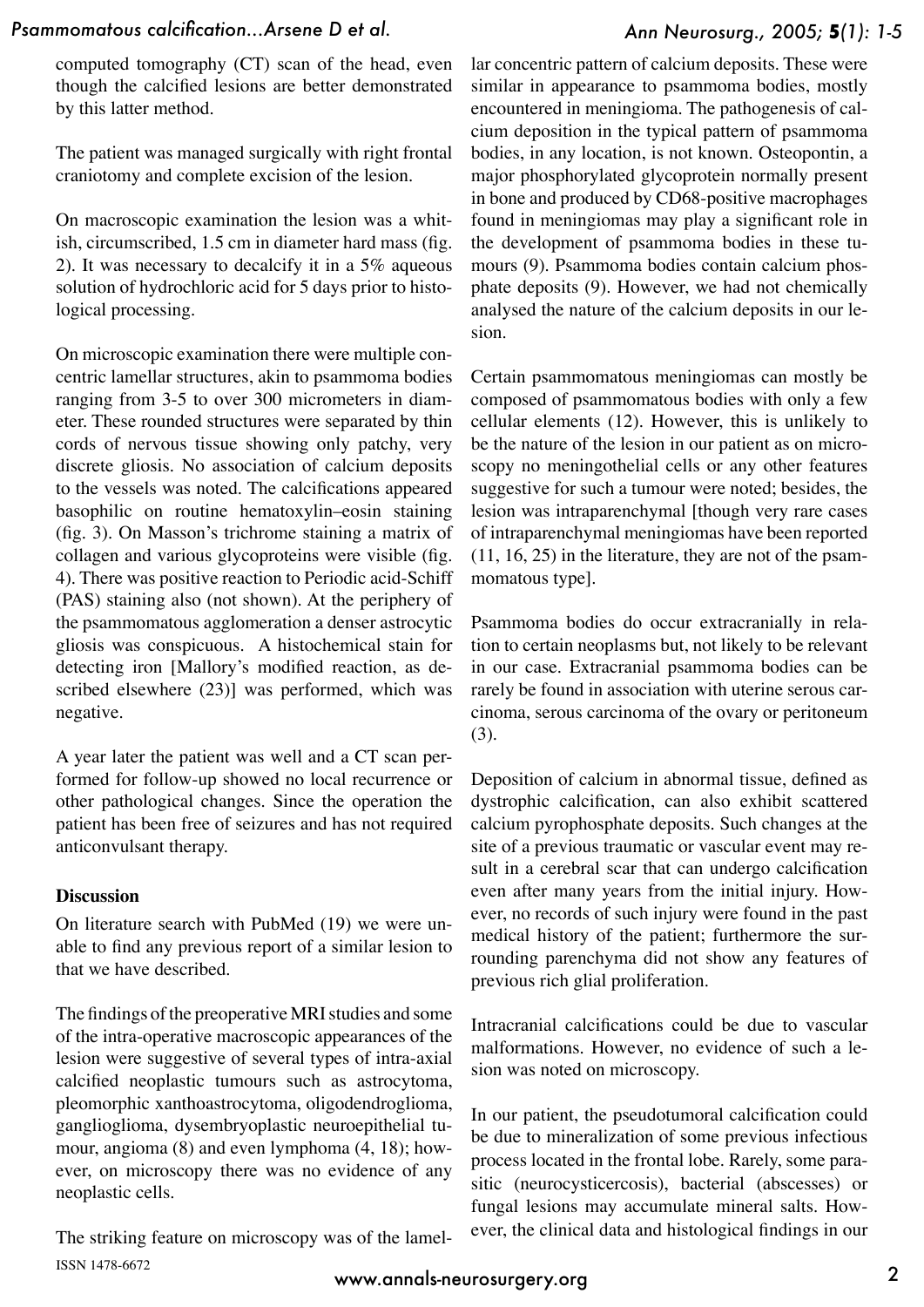

**Figure 1a**



**Figure 1b**

Figure 1a. T1 weighted MRI scan with contrast; right frontal hypo-intense lesion with surrounding contrast enhancement. **Figure 1b.** T2 weighted MRI scan: right frontal hypodense lesion with surrounding hyper-intensity.



**Figure 2.** Macroscopic view of the lesion; it had a diameter about 1.5 cm.



**Figure 3.** On microscopy (H&E stain;  $\times$  10) the lesion was composed of abundant calcified, psammoma-like structures of variable diameter which were intensely basophilic and surrounded by normal brain parenchyma.



**Figure 4.** On additional microscopy ( $\times$  40; Masson's Trichrome), the intermingling parenchyma appears normal. There is some oedema evident but no astrocytic gliosis.

### *Ann Neurosurg., 2005;* **5***(1): 1-5*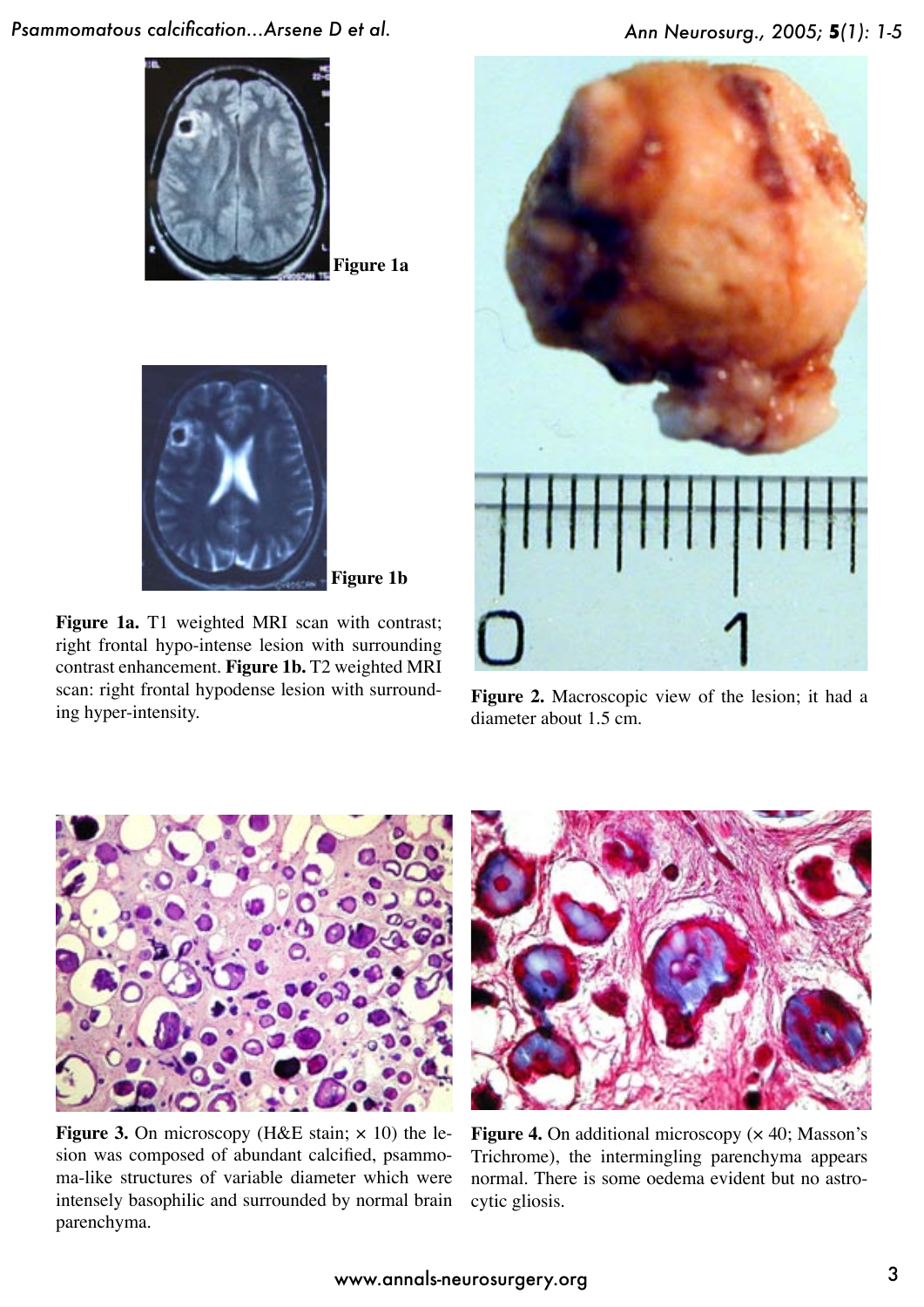case do not offer any support for such a hypothesis.

There can be non-neoplastic intracranial calcifications in neurofibromatosis type 2 (17); however, this type of calcification usually occurs in cerebellar cortex, choroid plexus or on the surface of cerebrum (17); furthermore, the patient did not exhibit any features consistent with criteria for neurofibromatosis type 2 (7).

Systemic non-neoplastic pseudotumoral calcification could occur in disturbances of calcium or phosphate metabolism (22). These apparently *de novo* lesions are defined as metastatic calcification. The serum calcium and phosphate levels were within normal range in our patient. In the condition known as ʻtumoral calcinosis' there is extra-skeletal calcification but the deposits do not exhibit psammoma bodies on microscopy (14, 15, 20, 21, 26).

The common location of metastatic calcification is usually in the soft subcutaneous periarticular tissues (13). Some unusual presentations can be found in various sites and, in regards to the nervous system is frequently seen in the spine, mostly as extradural masses resulting in spinal cord compression (5, 6, 10), some rare cases in the meninges (27) and rarely even in the vertebrae (2).

There have been reports of tumoural calcinosis related to spinal meninges (5, 6, 10, 27) and in an unusual case of a calcifying tumoural lesion in the brain (1), described as a "pseudotumor calcificans". In this latter case the lesion was complex with fibro-osseous proliferation but containing no psammoma-like structures.

Fahr disease is a very rare condition where there is intraparenchymal calcification in the basal ganglia and dentate nucleus or the choroid plexuses (14).

Singh et. al, (24) have reported focal cortical-subcortical calcification in patients with epilepsy; however, they did not report of any pathological features; their study was based on EEG and radiological findings; cortical dysgenesis and heterotopias they report can become calcified without becoming a tumoural mass.

#### **Conclusion**

The histological type of psammoma-like pseudotumoral calcinosis we report is unusual and previously not reported. Imaging and macroscopic studies were suggestive of a neoplastic entity; however, microscopy revealed it to be a non-neoplastic lesion. The cause or pathogenesis of this type of lesion is not known. Surgeons must be aware of this type of lesion because of its rarity and of the good prognosis following its radical removal, which is uncomplicated.

#### **References**

1. Albu G, Deak G, Mencser Z, Vajtai I: Fibro-osseous lesion of the central nervous system. **Orv Hetil.** 142:1165-1167, 2001.

2. Blay P, Fernandez-Martinez J M, Diaz-Lopez B: Vertebral involvement in hyperphosphatemic tumoral calcinosis. **Bone**. 28:316-318, 2001.

3. Cameron RI, McCluggage WG: Extensive psammomatous calcification of the uterus and cervix associated with a uterine serous carcinoma. **J Clin Pathol.**  57:888-890, 2004.

4. Coulon A, Lafitte F, Hoang-Xuan K, Martin-Duverneuil N, Mokhtari K, Blustajn J, Chiras J: Radiographic findings in 37 cases of primary CNS lymphoma in immunocompetent patients. **Eur Radiol.** 12, 2002.

5. Durant DM, Riley LH 3rd, Burger PC, McCarthy E F: Tumoral calcinosis of the spine: a study of 21 cases. **Spine**. 26:1673-1679, 2001.

6. Flores J, Munoz J, Gallego S, Bujan A, Ferreiro I, Gonzalez A: Spinal cord compression due to tumoral idiopatic calcinosis. **Spinal cord**. 41:413-416, 2003.

7. Grant G, Mayberg M: Vestibular schwannomas, in Bernstein M BM (ed) **Neuro-oncology the essentials**. New York, Thieme, 2000, p 393.

8. Greenberg M: **Handbook of Neurosurgery**. New York, Thieme, 2001.

9. Hirota S, Nakajima Y, Yoshimine T, Kohri K, Nomura S, Taneda M, Hayakawa T, Kitamura Y: Expression of bone-related protein messenger RNA in human meningiomas: possible involvement of osteopontin in development of psammoma bodies. **J Neuropathol Exp Neurol.** 54:698-703, 1995.

10. Iglesias A, Arias M, Brasa J, Gonzalez A, Conde C: Tumoral calcinosis presenting as an extradural mass: MR findings and pathological correlation. **Eur Radiol.** 12:2377-2380, 2002.

11. Kohama I, Sohma T, Nunomura K, Igarashi K, Ishikawa A: Intraparenchymal meningioma in an infant--case report. **Neurol Med Chir (Tokyo)**. 36:598- 601, 1996.

12. Lantos P, Louis D, Rosenblum M, et. al: Tumours of the nervous system, in Graham D LP (ed) **Greenfield's Neuropathology**. London, Arnold, 2002, p 913.

13. Martinez S: Tumoral calcinosis: 12 years later. **Semin Musculoskelet Radiol**. 6:331-339, 2002.